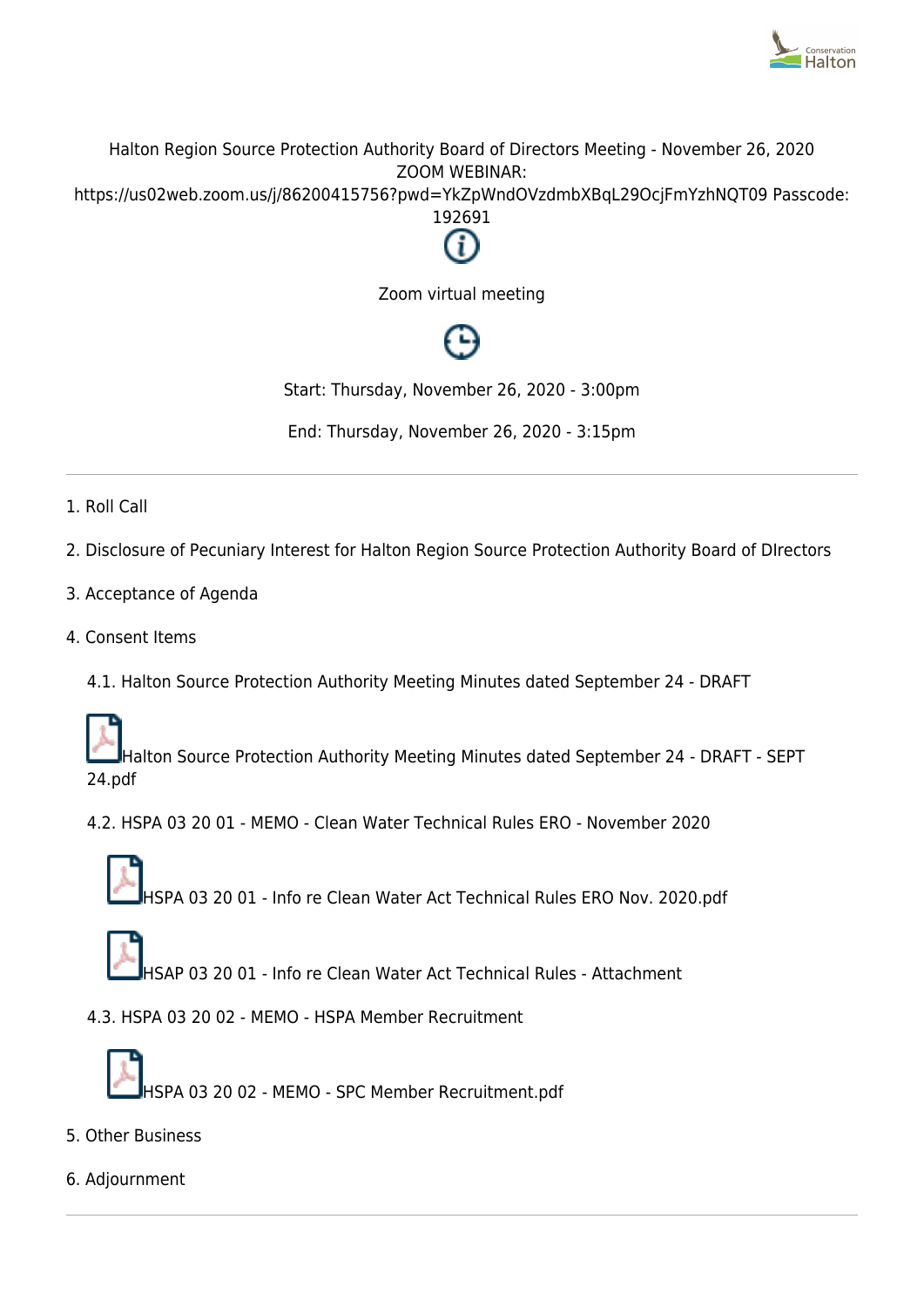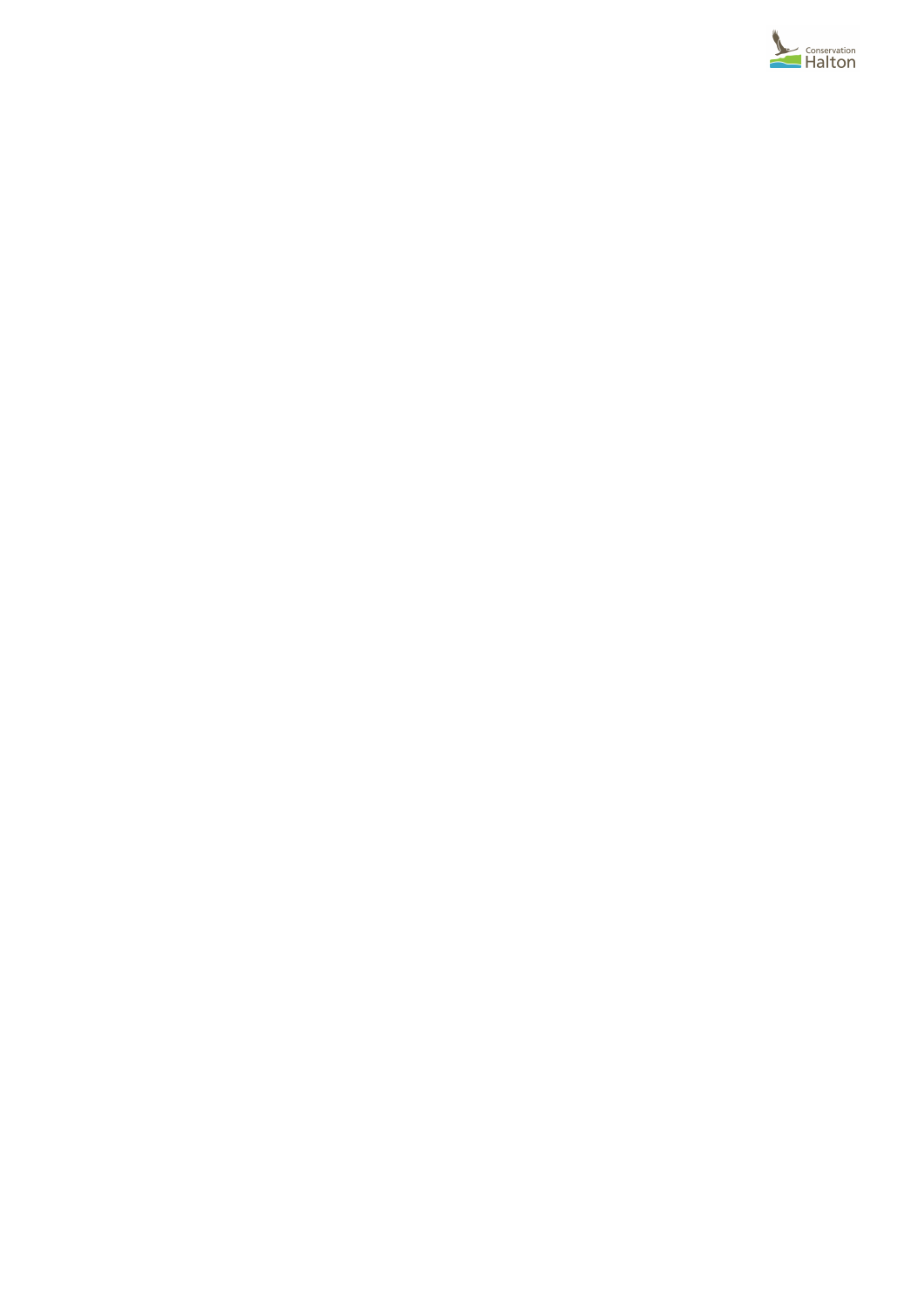



#### **MEETING NO: # 02 20 HALTON REGION SOURCE PROTECTION AUTHORITY BOARD OF DIRECTORS**

# **MINUTES**

A meeting of the Halton Region Source Protection Authority Board of Directors took place on Thursday, September 24 at 3:03 p.m. via Video Conference

| <b>Members Present:</b> | Hamza Ansari<br><b>Mike Cluett</b><br>Rick Di Lorenzo<br>Joanne Di Maio<br><b>Cathy Duddeck</b><br>Allan Elgar<br>Dave Gittings<br>Zeeshan Hamid<br>Zobia Jawed<br>Moya Johnson<br><b>Gordon Krantz</b><br><b>Bryan Lewis</b><br><b>Marianne Meed Ward</b><br>Rory Nisan<br><b>Gerry Smallegange</b><br><b>Jim Sweetlove</b><br><b>Jean Williams</b>                                                                                                                                                                                                                                               |
|-------------------------|----------------------------------------------------------------------------------------------------------------------------------------------------------------------------------------------------------------------------------------------------------------------------------------------------------------------------------------------------------------------------------------------------------------------------------------------------------------------------------------------------------------------------------------------------------------------------------------------------|
| Absent with regrets:    | <b>Rob Burton</b><br><b>Steve Gilmour</b>                                                                                                                                                                                                                                                                                                                                                                                                                                                                                                                                                          |
| Guests:                 | Ken Jull, Legal Counsel, Gardiner Roberts LLP<br>Karen Gastle, Business Development Executive, Dilitrust<br>Andreanne Belanger, Dilitrust Trainer                                                                                                                                                                                                                                                                                                                                                                                                                                                  |
| Staff present           | Robin Ashton, Manager, Marketing<br>Kim Barrett, Associate Director, Science & Partnerships<br>Hassaan Basit, CAO/Secretary-Treasurer<br>Garner Beckett, Director, CH Foundation<br>Adriana Birza, Manager, Office of the CAO<br>Tamara Boric, Project Lead, Innovation & Process Design, PMO<br>Niamh Buckley, Administrative Assistant, Office of the CAO<br>Chitra Gowda, Senior Manager, Watershed Planning & Source Protection<br>Meghan Hunter, Manager, Risk and Lands<br>Craig Machan, Associate Director, Park Operations<br>Kellie McCormack, Associate Director, Planning & Regulations |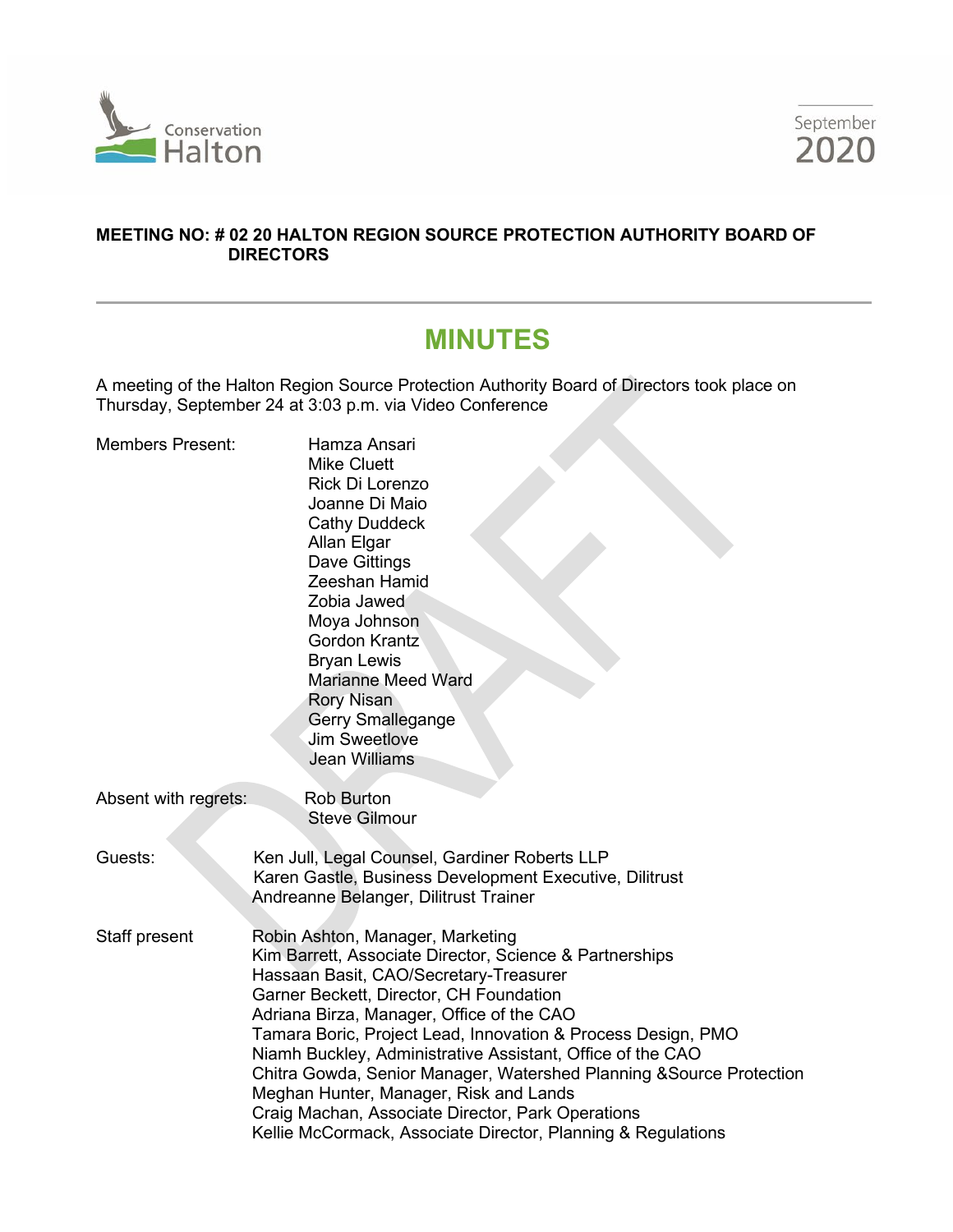



Marnie Piggot, Director, Finance Plezzie Ramirez, Senior Manager, Human Resources Jill Ramseyer, Director, Corporate Compliance Katie Skillen, Associate Director, Marketing and Communications Barb Veale, Director, Planning & Watershed Management Mark Vytvytskyy, Interim Director, Parks and Operations/Executive Digital Transformation Lead Lawrence Wagner, Senior Director, Corporate Services Pavan Seth, Procurement Specialist

Chair Gerry Smallegange called the meeting to order at 3:03 p.m.

**1. Roll Call**

#### **2. Acceptance of Agenda as distributed**

**HSPA 02 01** Moved by: Marianne Meed Ward Seconded by: Rick Di Lorenzo

THAT the Halton Region Source Protection Authority Board of Directors **accepts the Agenda as printed.** 

*Carried* 

**3. Disclosure of Pecuniary Interest for Board of Directors**

There were **NONE.** 

**4. Presentations**

DiliTrust Board Portal Training

Chair advised that going forward all meeting material will be accessible from the Dilitrust Portal one week prior to each CH Board Meeting and they will receive a notification of this through Dilitrust and the CAO Office. Should board members still wish to receive the PDF package through email that can be arranged with Adriana Birza, Manager, Office of the CAO.

#### **5. Consent Items**

Approval of the Halton Region Source Protection Authority meeting minutes dated April 26, 2020

5.2 Source Protection Committee Member Appointment (SPA 02 20 01)

The consent items **were adopted**.

**6. Action Items**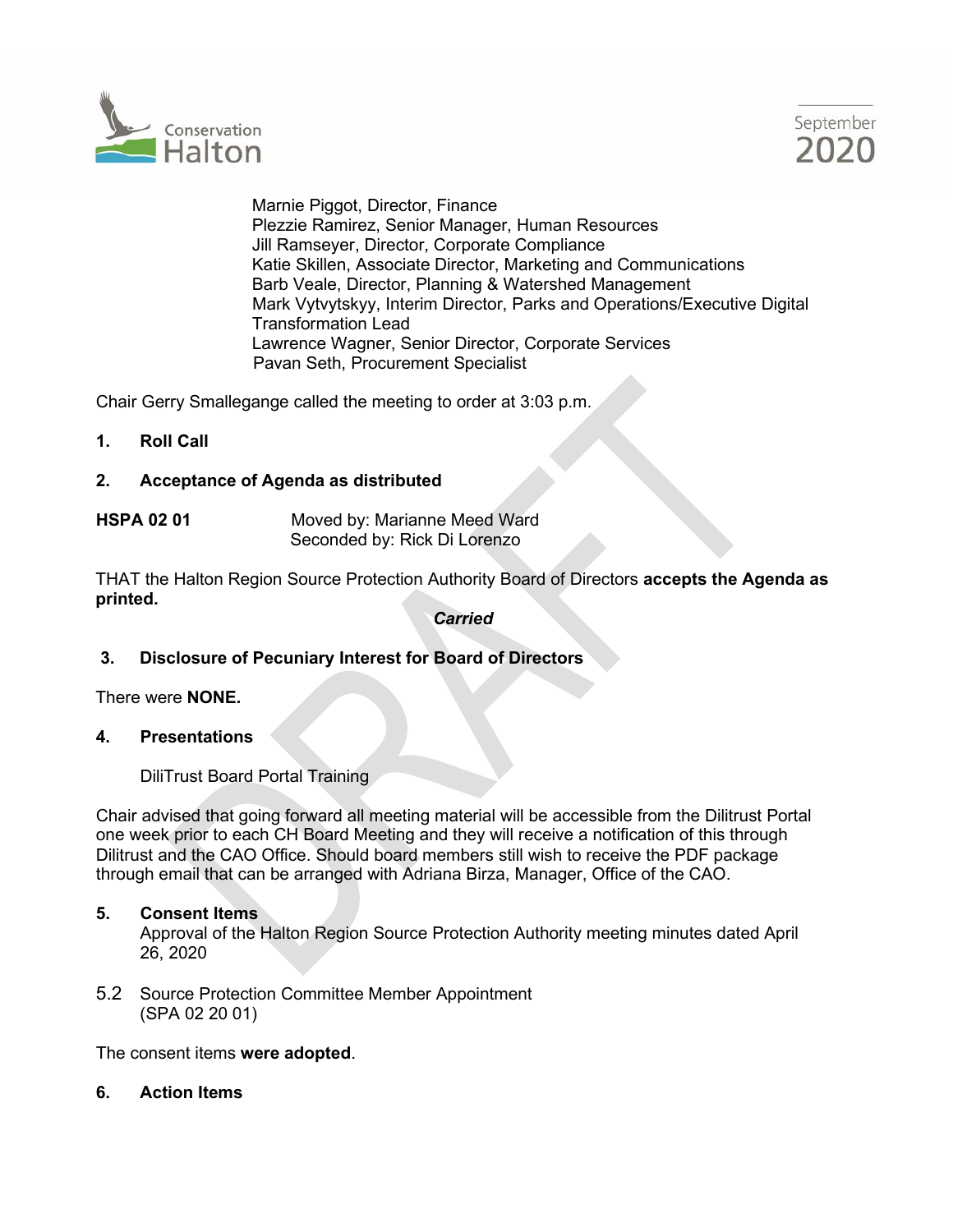



Chair invited Barb Veale, Director Planning and Watershed to introduce Chitra Gowda, new Senior Manager, Watershed Planning and Source Protection. Barb Veale introduced Chitra who has taken up this position in June 2020.

6.1 Source Water Protection Memorandum of Agreement – Conservation Halton/Hamilton Conservation Authority

**HSPA 02 02** Moved by: Allan Elgar Seconded by: Dave Gittings

THAT the Halton Region Source Protection Authority **approves the renewal of the attached Memorandum of Agreement, respecting the joint advancement of drinking water source protection within the Halton-Hamilton Source Protection Region, with the Hamilton Region Source Protection Authority as per Section 6(3) of the Clean Water Act, effective from October 1, 2020 to September 30, 2025.**

#### *Carried*

#### **7. Other Business**

There was no other business

#### **8. Adjournment**

**HSPA 01 03** Moved by: Zobia Jawed

THAT the Halton Region Source Protection Authority Board of Directors meeting be **adjourned at 3:30 p.m.** 

*Carried*

**Signed by: Hassaan Basit, President & CEO/Secretary-Treasurer** 

**Date: October 22, 2020**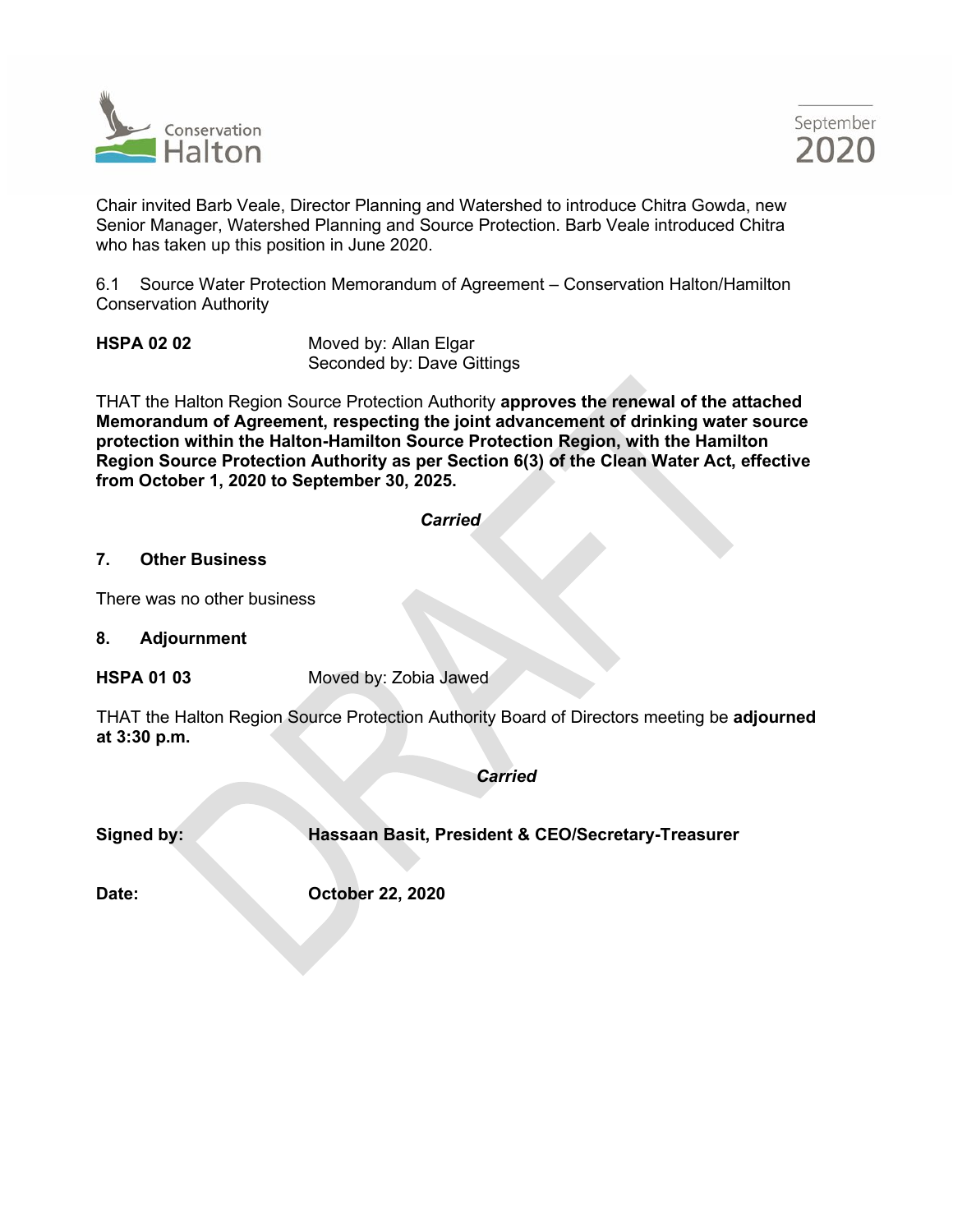



| <b>SUBJECT:</b>     | <b>Clean Water Act Technical Rules</b><br>No. 019-2219<br>File No. PPO 061 |
|---------------------|----------------------------------------------------------------------------|
| <b>DATE:</b>        | November 26, 2020                                                          |
| <b>FROM:</b>        | Chitra Gowda, Senior Manager, Watershed Planning and Source Protection     |
| <b>REPORT NO: #</b> | HSPA 02 20 01                                                              |
| <b>REPORT TO:</b>   | Halton Region Source Protection Authority Board of Directors               |

#### **Recommendation**

THAT the Halton Region Source Protection Authority Board of Directors **receives for information the Staff report Clean Water Act Technical Rules**

#### **Report**

The Director's Technical Rules made under the Clean Water Act, 2006 ("technical rules") are overarching technical methodologies developed by the province. They are applied to local watershed science, to create drinking water vulnerable areas and to identify risks in these areas. This information forms the basis of the policies of drinking water source protection plans.

In August 2020, the provincial government proposed amendments to the technical rules with the goals of reducing administrative burden, providing clarity on climate change risk assessments, and enhancing the understanding of risks posed to municipal drinking water sources in Ontario.

Conservation Halton staff reviewed the proposal and contributed to a joint submission to the Ministry of the Environment, Conservation and Parks from Conservation Ontario as well as provided comments independently through the Environmental Registry posting, as attached. Conservation Halton generally supports the proposed updates, with a few specific concerns. Key comments include the following:

- The province should clarify mandatory and optional amendments, and indicate which amendments are to be undertaken by source protection authorities.
- Guidance is needed to address potential situations where a drinking water vulnerable area, spanning multiple source protection plan areas, has different thresholds for the same risk.
- Additional technical information is needed to support consistent application of climate change risk assessments across watersheds.
- A guidance document containing other provincial and federal statues that support source water protection should be provided to source protection authorities to assist committees with identifying local threats that are not prescribed by the regulation.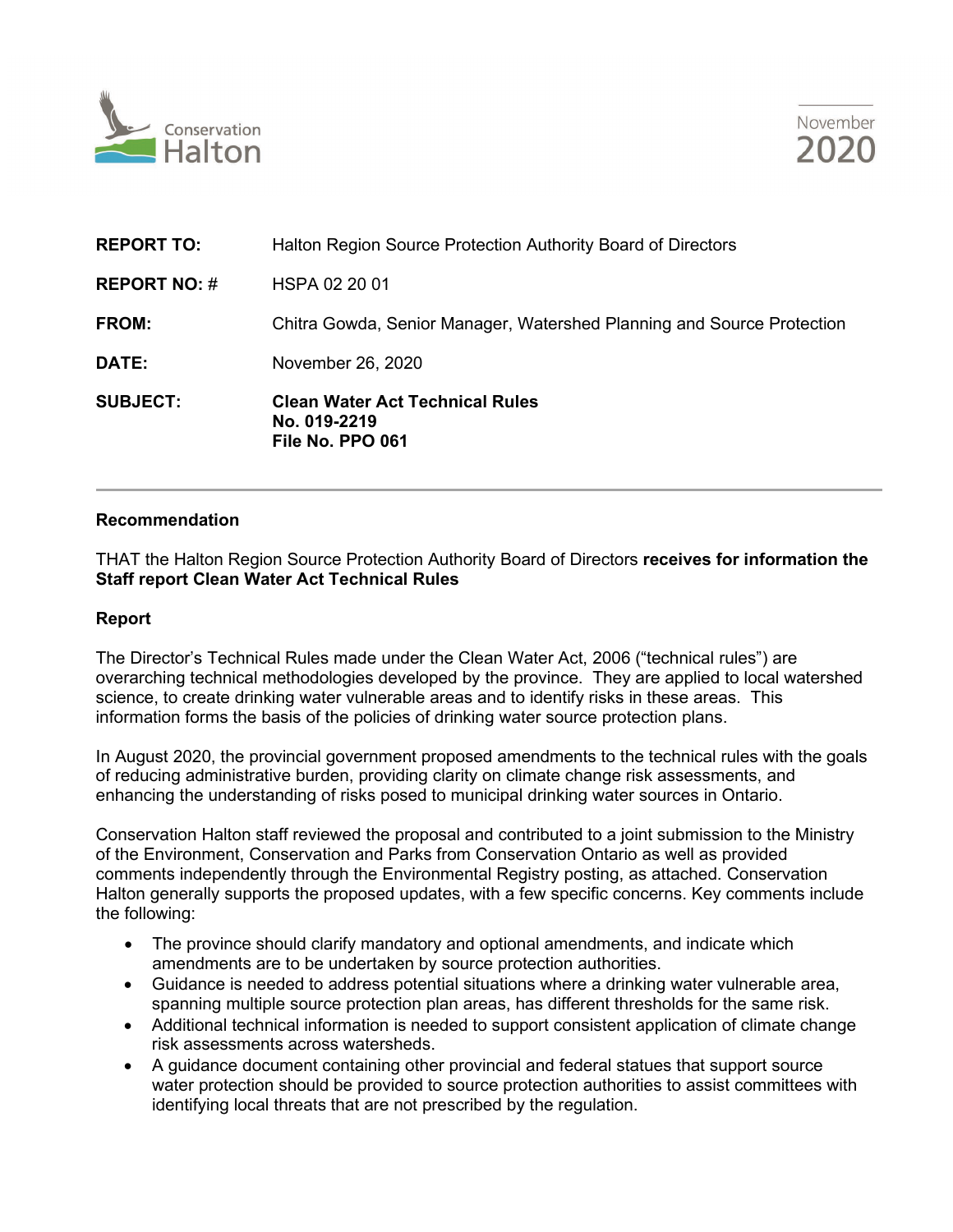



- Detailed technical methods and data to prove that contamination from past activities is migrating towards a municipal drinking water well or intake, should be provided.
- The implementation of source protection plan policies for the activity of road salt application is a challenge largely due to excess liability concerns. It is recommended that the province address these concerns, in order to support the mitigation of road salt impacts on water resources in Ontario.
- Clarity is needed around specific circumstances of occurrence of activities on the landscape, to support accurate identification of risks posed to drinking water sources, and risk levels.

#### **Impact on Strategic Goals**

This report supports the Metamorphosis strategic theme of Protecting our natural, cultural, and scenic assets, taking care of our growing communities, and preparing for the effects of climate change. These themes are supported through the objectives to strengthen conservation, restoration and responsible management of natural resources with a focus on evidence-based programs; and to remain dedicated to ecosystem-based watershed planning that contributes to the development of sustainable rural, urban and suburban communities.

#### **Financial Impact**

There is no financial impact to this report. The duties of the Halton Region Source Protection Authority under the *Clean Water Act, 2006* are currently funded by the provincial government.

Signed & respectfully submitted: Approved for circulation:

Phitra Gowda

Chitra Gowda Hassaan Basit Senior Manager, Watershed Planning **President and CEO/Secretary** and Source Protection **Treasurer** Treasurer

trencen-

**FOR QUESTIONS ON CONTENT:** Chitra Gowda, 905-336-1158 x2237, Senior Manager, Watershed Planning and Source Protection, [cgowda@hrca.on.ca](mailto:cgowda@hrca.on.ca)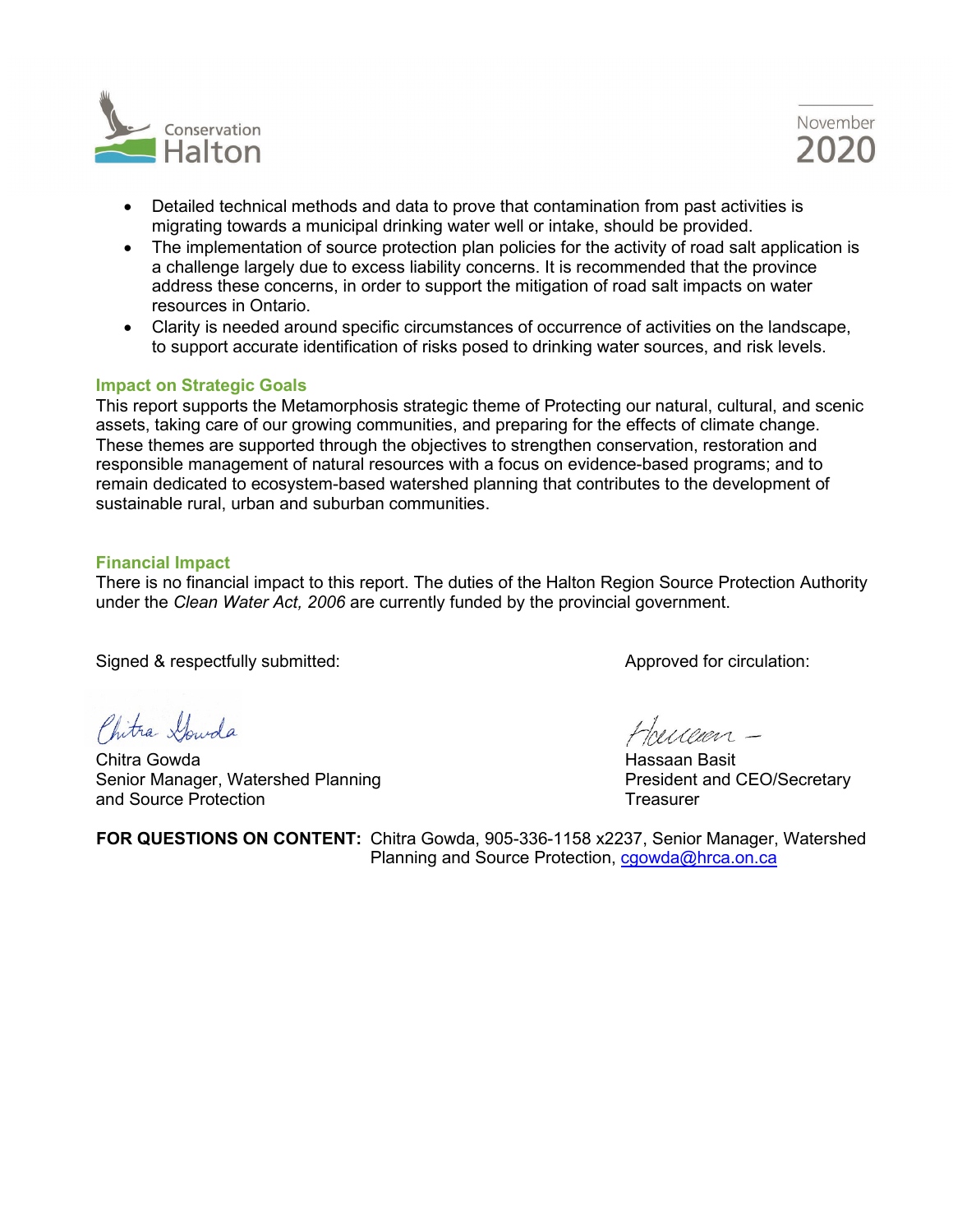

905.336.1158 Fax: 905.336.7014 2596 Britannia Road West Burlington, Ontario L7P 0G3 conservationhalton.ca

**Protecting the Natural Environment from** Lake to Escarpment

November 9, 2020

Dr. George Jacoub, P.Eng. Water Research Scientist Hydrologist Ontario Ministry of the Environment, Conservation and Parks Source Protection Programs Branch Land and Water Division 40 St. Clair Ave. W14th Floor Toronto,ONM4V 1M2 Email: Georgelacoub@ontario.ca

#### **BY EMAIL**

Dear Dr. Jacoub,

**RE: Proposed amendments to the Director's Technical Rules made under section 107 of the Clean Water Act, 2006 ERO No. 019-2219 CH File No.: PPO O61**

Thank you for the opportunity to provide coments on the Province's proped amendments to the Director's Technical Rules made under *Cheen Water Act, 2006* ("technical rules), including the tables of drinking water threats.

ConservationHalton (CH) ithe lead source protection authority of the Halton-Hamilton Source Protection Regionworking in strong partnership with the Hamilton Conservation Authority. CH comments are provided below ganized nto threemain parts: general, technical rules and tables of drinking water threats.

#### **Part 1: General comments**

CH supports effort sto update the provincial technical rules, including the tables of drinking water threats to ensure thatOntario's sources of drinking water continute be proteded throughsource protection planning that is supported by arrent science.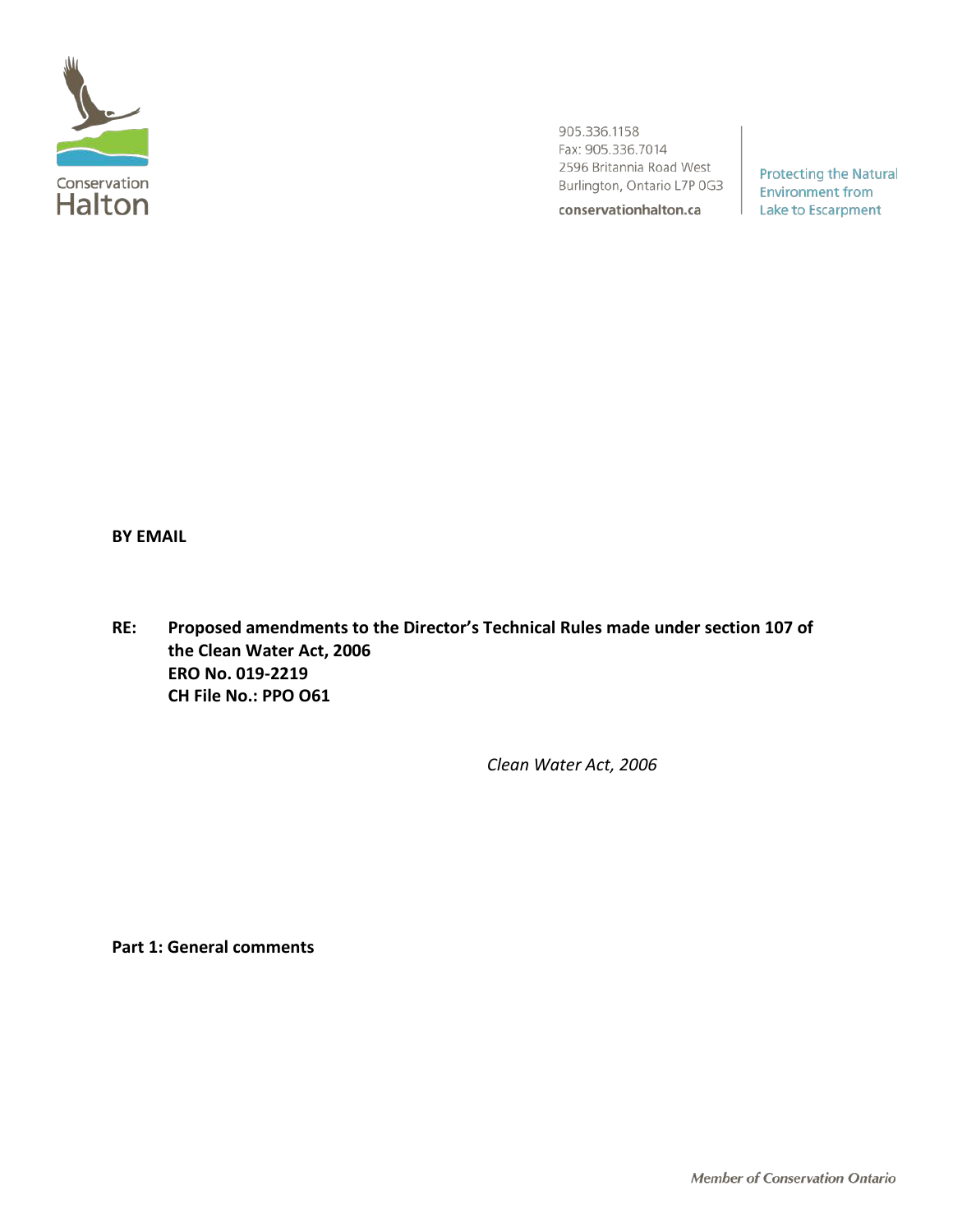CH recommends the province clarify proposed amendments that are mandatory to apply, those that are enabling and those whichwill be funded under the provincial Drinking Wa Source Protectionprogram.

CH recommends thata comparion document be provided thowing current and proposed threat risk circumstances and listing the policy tooloptions available for each of the changed sub-threat categories.

The province should provide guidance on how to address potential situations where a drinking water vulnerablearea, spanning multiple source protection planapplicabilityareas has different thresholds forthe same threat activity.

It is recommended that the province arifywhethernew threats circumstances would only apply tovulnerable areas associated withew or changed drinking water systems, or if they would apply to existing threatactivities as well

# **Part 2: Comments on the proposed changes to the technical rules**

# **Significant Groundwater Recharge Areas (SGRAs)**

Stakeholderconcernsof water quality in SGR as bould be considered in the technical rules, alongsiderecharge considerations With the proposed banges to the technical rules, conditions(contamination from pastactivities) can no longer be identified in SGRAssenif updated information become available to source protection committeesCH recommends that the technical rule 126 allow for conditions to be identified in SGRAsThisin turn allows for a consideration of policies in source protection plans to support clean waterrechargeto groundwater aquifers that supply municipaldrinking water wells.

# **Use of alternate methods or approaches**

While CH supports the intent of reducing administive burden, it is recommended that additional information be provided irproposedtechnical rules 15.1 and 5.2 to clearly specify the stage in the assessment reporpticate process thata) the municipalities will be consulted with on the alternate method, and (the Director will review the atternate method and issue a noticeto the source protecton authority.

# **Climate change risk assessment (water quality)**

CH commends the Province to their intent to strengthen the consideration of climate change impacts on source wateruality underthe source protectionplanning process to complement the current and detailed technical rules for water quality. It is recommended thatechnical rule 15.3 provideadditionalinformationfor clarity and to support consistent application of technical methodsfor climate changerisk assessments acromatersheds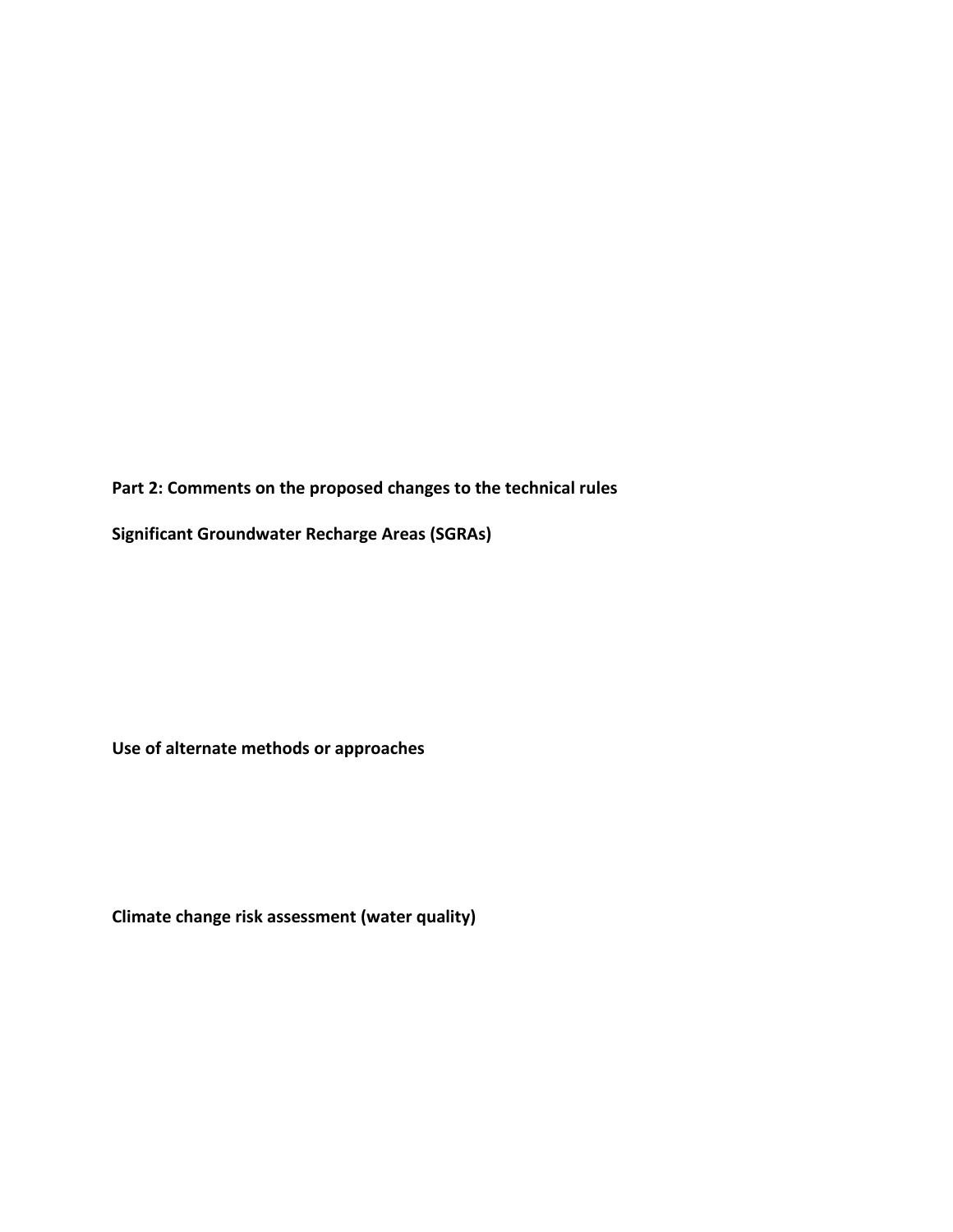- Includedefinitionsfor terms usedin climate changerisk assessments For example,  $\phi$  fine the proposed tem "resiliency" (to climate change impacts The assessment of climate change impacts on source water quality is not a wedesearched matter, therefore haing definitionshelps support consiency.
- Considerthe recently developed limate changevulnerabilityassessmentool for source water quality, to addfurther detailsto the proposedtechnical rules such as data periods for historical and future analysety pical steps of a climate changerisk assessment to. Alternately, develop bulletin that includes these details.
- Provide a detailed guidance on what to do with the outcome of the climate change assessment, including policy computed mitigation and adaptation measures.
- $\bullet$  Explain how to achievearmonizationwith other climatechange initiatives such as the provincial climate impacts aessment
- Clarifywhich organizationundertakes the climate changerisk assessent. The proposed changeindicates that source protection committees will undertake this work.

# **Issue Contributing Areas (ICAs)**

CH is supportive of introduing ICAs as stand the vulnerable areas t is recommended that the Province provide guidance source protectionauthorities to helpmeet the requirement of proposedtechnical rules 48(7) and 78.1 of evidence that certain activities and conditions contribute to an identified drinking water issue Theguidance an include examples ofast technical studies that have roven cumulative impacts and were approved by the Province, alongwith study parameters. This will help clarify whether studies such as dading estimations are acceptable.

Further, it is recommende that technical rule 114includetimelines associated with increasing trend concentations that may result in deterioration of the quality of the wateor example an exceedance of established tandards within a specified number of years. This would support a consistentapproach for municipalities that may currently be subject to inconsistent methods applied to theirvarious drinking water systems.

# **Total impervious surface area (ISA) map**

CH appreciates the intent of providing local flexibility in developing the mapsunder technical rule 16 (11). It is recommunded that examples othe proposed sub-areas be provided for clarity.

# **Surface water vulnerability and transport pathways**

CH is supportive of the intent of the proposed changes technical rule 62.1 (to extend htake Protection Zones-1 or IPZ1sto capture transport pathways and totechnical rule \$6, 87, 89 (to allow for multiplescores within each IPZ to capture variations in land and hydrological conditions). However CH recommends that furthedetailed criteria be included in the technical rulesto support consistencing application across various watersheds and drinking water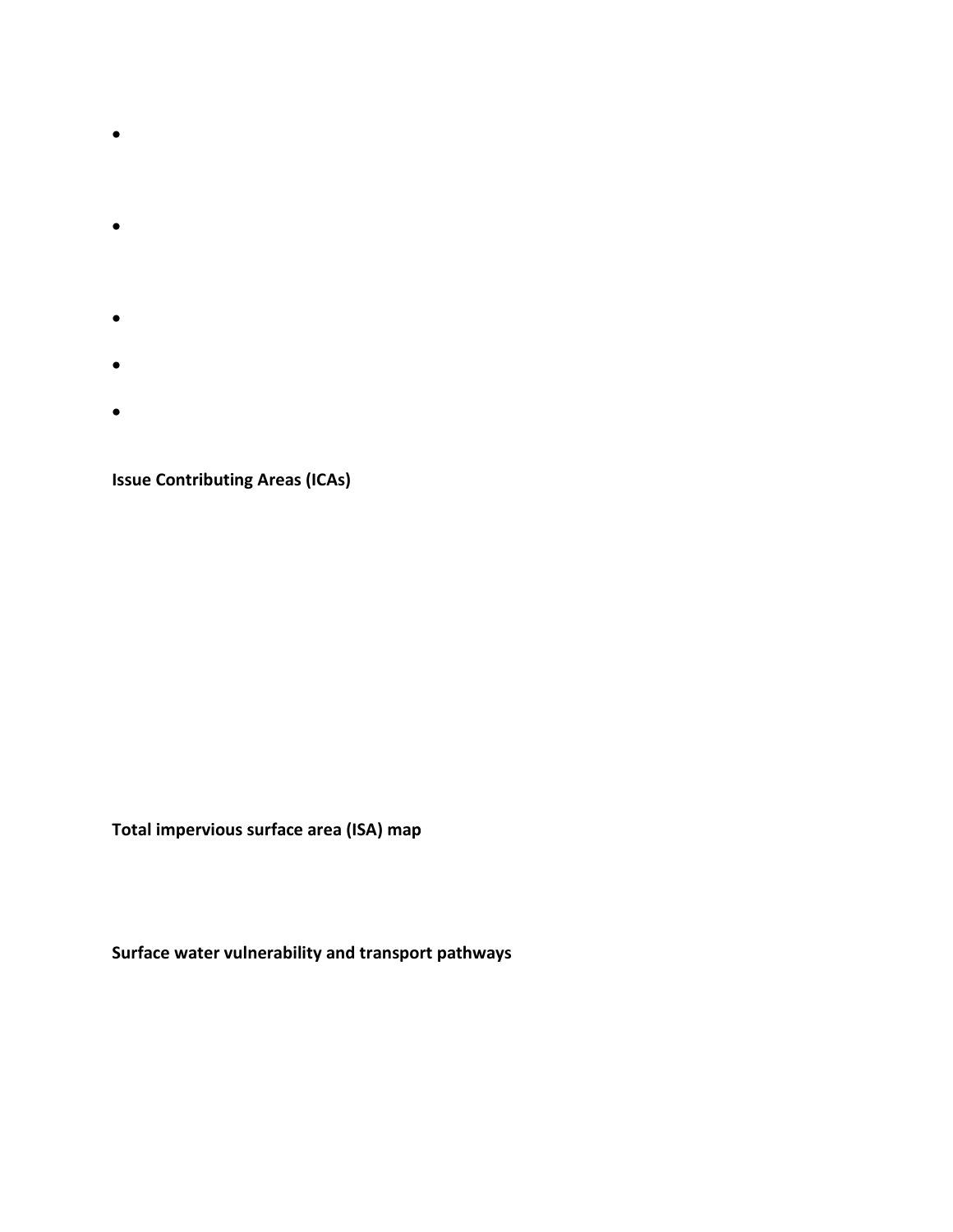intakes, and to define each area of the IPZ". It is also recommended technical 73 include factors of age and condition of the potential anthropogenic transport pathway.

# **Local activities**

The proposed change to technical rule 119 appears to support an assumpt that all provincial and federal legislationaddres solrinking water some protection adequately for activities regulatedunderthose statutes. CH recommends that the roposed technical rule 119 subsection (2) "an approval is not required to engage in the activity pursuant to any Act (Provincial or Federal); not be included i the technicalrules. Alternately, the Province is resommended to providea guidancedocument that lists provincial and  $\acute{\textbf{e}}$  detail statues that can be relied on for source water protectior and specify the types of activities. This will help reduce the redundancy across the province niconducting researchand consulting with various government agences and legal staff torrive at that determination.

# **Conditions**

The proposed wording change in technical rule 141 from "offsite" to "migrating" appears to require detailed technical data and analysis qualified persons to verify that contaminant is migrating to the well or intake $CH$  recommendsthat the Province specify the chnical methods and data sets needed undertake such an analysito prove that contamination is migrating towards a munipal drinking water welbr intake.

# **Part 3: Comments on the proposed changes to the tables of drinking water threats**

# **Road salt application**

The intent of the province to mitigate the impacts of road salt on drinking waters commended. However, the implementation of source protection plar policies for the activity of road salt application is a challenge largely due to excessiability concerns. There is apriority need to review the current liability frameworkand also to addressinsurance coverage issue Further, road salt applicationand storage standardshould be set for omtractors.

These policy implementationchallenges are outside of the purview of the *Clean Water Act*. CH recommends that the province address these argeconcerns in order to support the mitigation of road salt impacts on water resces in Ontario.

# **Road salt storage and handling**

Clarity is needed as to whetherthe proposed lowered threshold would apply to bags of road salt stored in residential areas. The province requested to develop a municipal toolkit for education and outrach and for risk management plans.

# **Storage of snow**

The intent of the proposed lowered snow storage areath resholds should be clarified, as it appears that any size of an area of snow storage is a significant threat a WHPA of score 10